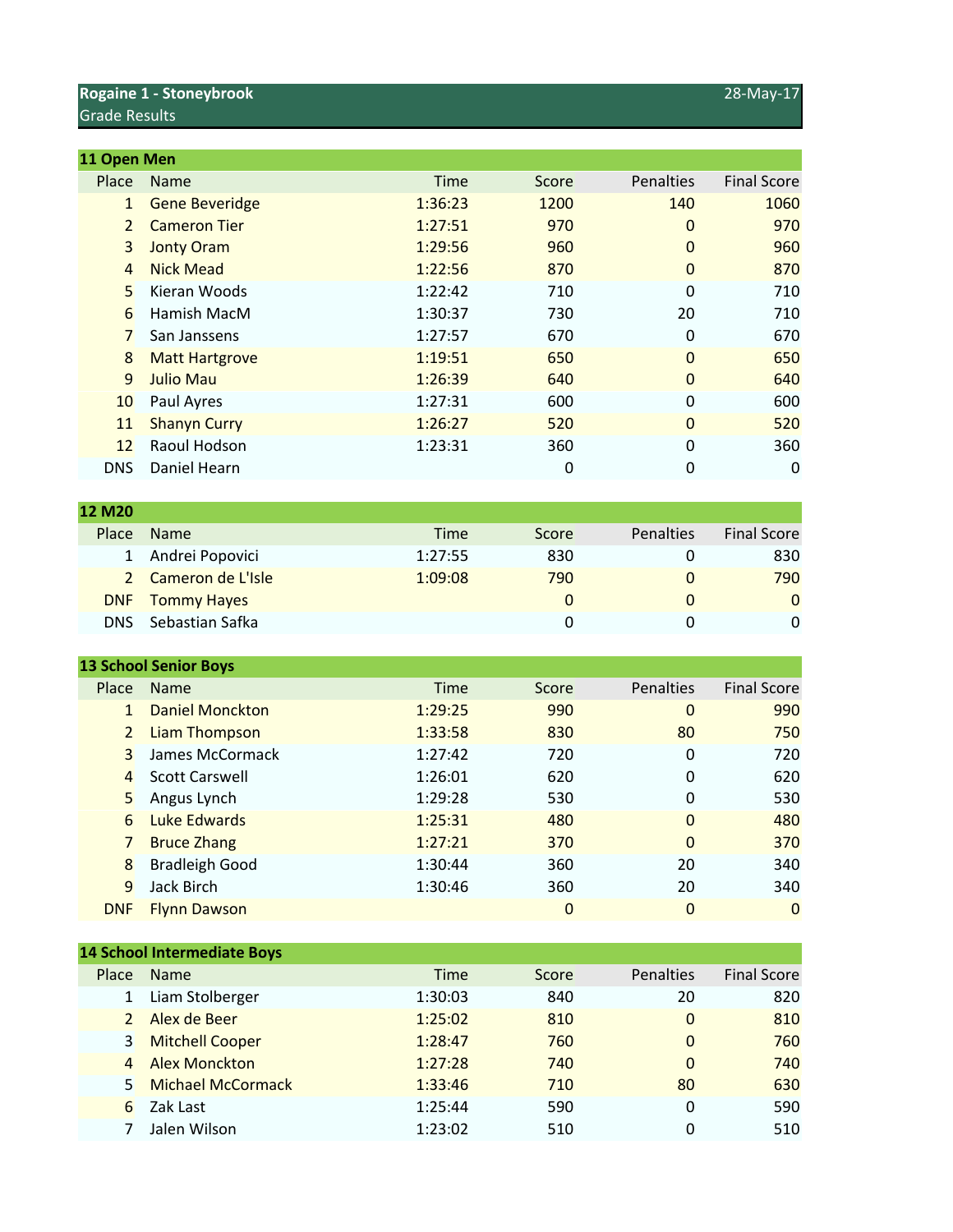| 8 Tomas Calderon       | 1:19:02 | 490 | 490 |
|------------------------|---------|-----|-----|
| <b>9</b> Bennet Atkins | 1:19:49 | 440 | 440 |
| DNS Paddy Fookes       |         |     |     |

|                | <b>15 School Junior Boys</b> |             |       |                  |                    |
|----------------|------------------------------|-------------|-------|------------------|--------------------|
| Place          | <b>Name</b>                  | <b>Time</b> | Score | <b>Penalties</b> | <b>Final Score</b> |
| $\mathbf{1}$   | <b>Campbell Syme</b>         | 1:26:39     | 720   | 0                | 720                |
| $\mathcal{P}$  | Luca Eastwood                | 1:27:07     | 650   | 0                | 650                |
| 3              | James Oliver                 | 1:30:01     | 630   | 20               | 610                |
| $\overline{4}$ | <b>Tom Appleyard</b>         | 1:28:35     | 600   | $\Omega$         | 600                |
| 5              | Daniel Gong                  | 1:27:28     | 570   | 0                | 570                |
| 6              | <b>Liam Buyck</b>            | 1:31:53     | 550   | 40               | 510                |
| $\overline{7}$ | Luke Hart                    | 1:23:42     | 500   | 0                | 500                |
| 8              | Jack Matulovic               | 1:26:02     | 440   | 0                | 440                |
| 9              | <b>Haydn Mayo</b>            | 1:27:10     | 430   | $\Omega$         | 430                |
| 10             | Nathan Borton                | 1:29:33     | 420   | $\Omega$         | 420                |
| 11             | <b>Aaron Wang</b>            | 1:15:36     | 390   | 0                | 390                |
| 12             | Matthew Greenwood            | 1:37:58     | 460   | 160              | 300                |
|                |                              |             |       |                  |                    |

**16 M40**

| <b>TO INITE</b> |                         |             |                |                  |                    |
|-----------------|-------------------------|-------------|----------------|------------------|--------------------|
| Place           | <b>Name</b>             | <b>Time</b> | Score          | <b>Penalties</b> | <b>Final Score</b> |
| 1               | Joe Fagan               | 1:28:51     | 910            | 0                | 910                |
| $\overline{2}$  | <b>Philip Elworthy</b>  | 1:27:56     | 860            | $\mathbf{0}$     | 860                |
| $\overline{3}$  | <b>Nick Harris</b>      | 1:33:03     | 910            | 80               | 830                |
| $\overline{4}$  | <b>Adrian Pike</b>      | 1:26:54     | 700            | $\mathbf 0$      | 700                |
| 5               | Rodger Ward             | 1:28:00     | 680            | 0                | 680                |
| 6               | <b>Ionel Popovici</b>   | 1:25:58     | 670            | $\mathbf{0}$     | 670                |
| 7               | Alister Ryan            | 1:25:04     | 630            | 0                | 630                |
| 8               | David Stewart           | 1:27:18     | 610            | 0                | 610                |
| 9               | <b>Adam Barker</b>      | 1:28:40     | 610            | $\mathbf{0}$     | 610                |
| 10              | Michael Oliver          | 1:30:02     | 630            | 20               | 610                |
| 11              | Sean Eastwood           | 1:29:37     | 580            | $\mathbf 0$      | 580                |
| 12              | Vaughan Taylor          | 1:27:03     | 500            | 0                | 500                |
| 13              | Erwin Versleijen        | 1:25:49     | 440            | 0                | 440                |
| 14              | <b>Antony Mayo</b>      | 1:27:14     | 430            | $\Omega$         | 430                |
| 15              | <b>Matt Downs</b>       | 1:38:59     | 570            | 180              | 390                |
| 16              | Ed Tappenden            | 1:37:34     | 360            | 160              | 200                |
| <b>DNS</b>      | <b>Dennis Wakefield</b> |             | $\overline{0}$ | $\mathbf{0}$     | $\mathbf 0$        |
|                 |                         |             |                |                  |                    |

| 17 M50 |                     |             |       |                  |                    |
|--------|---------------------|-------------|-------|------------------|--------------------|
| Place  | <b>Name</b>         | <b>Time</b> | Score | <b>Penalties</b> | <b>Final Score</b> |
|        | Mark Lawson         | 1:28:48     | 860   | 0                | 860                |
|        | <b>PAUL IRELAND</b> | 1:30:01     | 830   | 20               | 810                |
| 3      | Dave Crofts         | 1:23:14     | 780   | 0                | 780                |
|        | Andrew de L'Isle    | 1:29:35     | 740   | 0                | 740                |
| 5.     | <b>Steve Pyatt</b>  | 1:28:54     | 670   | 0                | 670                |
|        | Leo McCormack       | 1:30:54     | 680   | 20               | 660                |
|        | <b>Owen Means</b>   | 1:27:30     | 620   | 0                | 620                |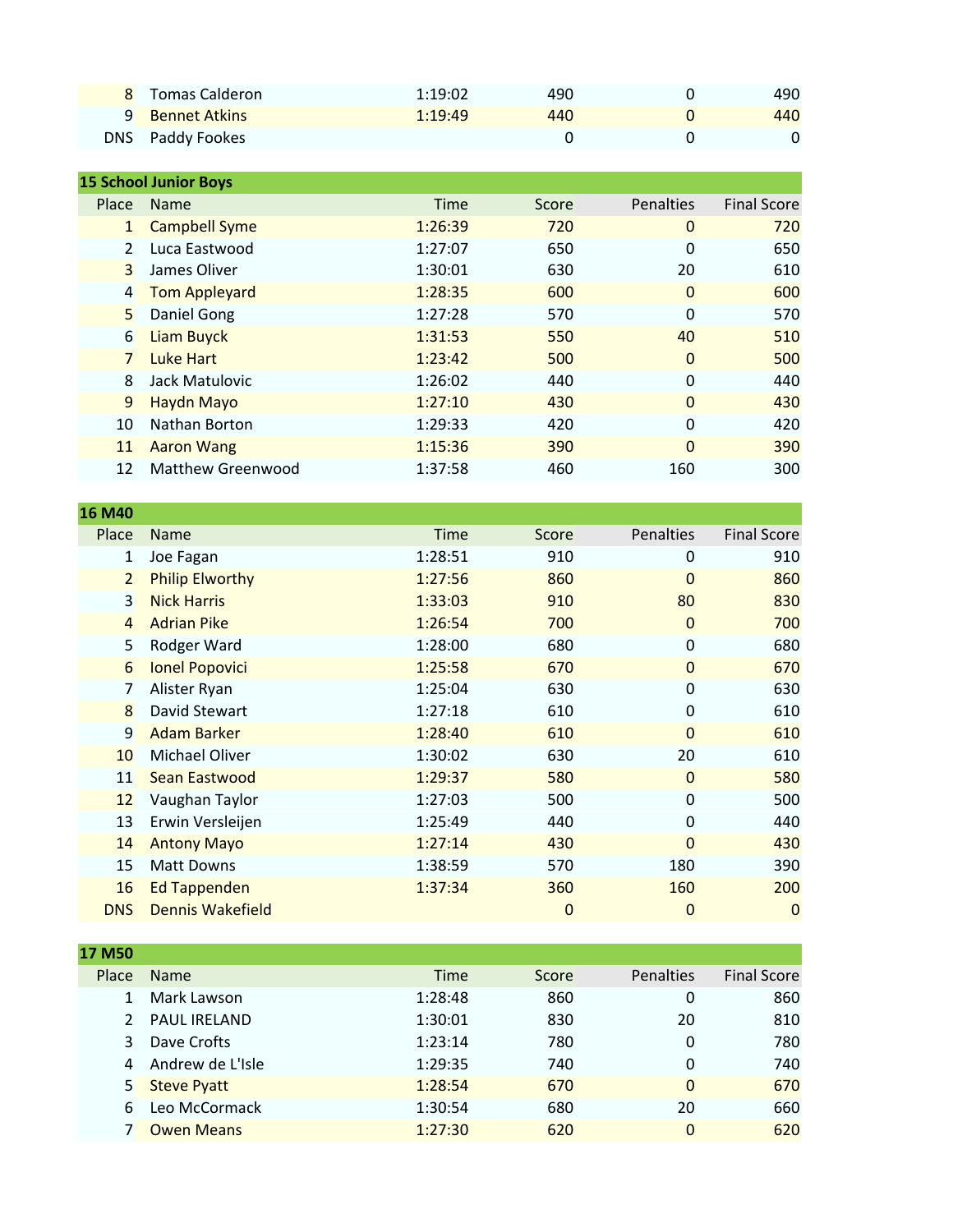| 8          | <b>Rudy Hlawatsch</b>  | 1:30:53 | 640 | 20             | 620         |
|------------|------------------------|---------|-----|----------------|-------------|
| 9          | <b>Andrew Skelton</b>  | 1:31:02 | 620 | 40             | 580         |
| 10         | Julian Hayes           | 1:35:21 | 690 | 120            | 570         |
| 11         | <b>Mark Frater</b>     | 1:27:58 | 560 | $\mathbf 0$    | 560         |
| 12         | Jeff Wedgwood          | 1:27:54 | 550 | 0              | 550         |
| 13         | John Duston            | 1:28:10 | 540 | 0              | 540         |
| 14         | Jonathan Wood          | 1:28:38 | 540 | $\overline{0}$ | 540         |
| 15         | <b>Russell Syme</b>    | 1:11:35 | 530 | $\overline{0}$ | 530         |
| 16         | <b>Wayne Ewington</b>  | 1:26:54 | 530 | $\mathbf{0}$   | 530         |
| 17         | Murray Thomas          | 1:27:06 | 520 | $\mathbf 0$    | 520         |
| 18         | <b>Neil Russ</b>       | 1:29:50 | 520 | $\overline{0}$ | 520         |
| 19         | Dwayne Smith           | 1:19:50 | 510 | 0              | 510         |
| 20         | <b>Bryon Mosen</b>     | 1:26:45 | 510 | 0              | 510         |
| 21         | <b>Trevor Carswell</b> | 1:25:45 | 470 | $\overline{0}$ | 470         |
| 22         | Tony D Cooper          | 1:25:03 | 450 | 0              | 450         |
| 23         | <b>John Hames</b>      | 1:20:31 | 410 | $\overline{0}$ | 410         |
| 24         | <b>Wolfgang Hodson</b> | 1:23:49 | 360 | $\Omega$       | 360         |
| 25         | <b>Robert Vanstam</b>  | 2:02:06 | 330 | 660            | $\Omega$    |
| <b>DNS</b> | Tim Lynch              |         | 0   | 0              | $\mathbf 0$ |
|            |                        |         |     |                |             |

| <b>18 M60</b>  |                         |             |       |                |                    |
|----------------|-------------------------|-------------|-------|----------------|--------------------|
| Place          | <b>Name</b>             | <b>Time</b> | Score | Penalties      | <b>Final Score</b> |
| $\mathbf{1}$   | <b>Geoff Mead</b>       | 1:27:53     | 720   | $\Omega$       | 720                |
| $\overline{2}$ | Kingsley Ng-Wai Shing   | 1:28:44     | 710   | 0              | 710                |
| $\mathbf{R}$   | John Parsons            | 1:30:30     | 620   | 20             | 600                |
| 4              | <b>Alistair Stewart</b> | 1:26:00     | 590   | $\Omega$       | 590                |
| 5              | John Barrett            | 1:29:33     | 590   | 0              | 590                |
| 6              | Dave Middleton          | 1:21:26     | 570   | 0              | 570                |
|                | <b>Bruce Horide</b>     | 1:29:27     | 570   | $\Omega$       | 570                |
| 8              | David Scott             | 1:28:49     | 490   | 0              | 490                |
| 9              | <b>Ken Taylor</b>       | 1:19:03     | 450   | $\Omega$       | 450                |
| 10             | Chris Gelderman         | 1:27:57     | 440   | 0              | 440                |
| 11             | <b>Phil Johansen</b>    | 1:23:05     | 410   | $\overline{0}$ | 410                |
| 12             | Les Paver               | 1:28:00     | 350   | 0              | 350                |

| 19 Open Women    |                          |             |       |                  |                    |
|------------------|--------------------------|-------------|-------|------------------|--------------------|
| Place            | <b>Name</b>              | <b>Time</b> | Score | <b>Penalties</b> | <b>Final Score</b> |
|                  | Imogene Scott            | 1:30:09     | 850   | 20               | 830                |
|                  | Renee Beveridge          | 1:36:32     | 720   | 140              | 580                |
| $\overline{3}$   | <b>Hayley Robinson</b>   | 1:30:04     | 580   | 20               | 560                |
| $\overline{4}$   | Charlotte de L'Isle      | 1:22:53     | 510   | 0                | 510                |
| 5.               | Magdalena Wagner Salas   | 1:29:35     | 510   | 0                | 510                |
| 6.               | <b>Franziska Perthes</b> | 1:24:53     | 470   | 0                | 470                |
|                  | Laura Carter             | 1:28:31     | 470   | 0                | 470                |
| $8 \overline{)}$ | Laura Peri               | 1:25:29     | 410   | 0                | 410                |
| 9                | Leah Down                | 1:25:32     | 410   | 0                | 410                |
| 10               | Margarita Onishchenko    | 1:30:07     | 330   | 20               | 310                |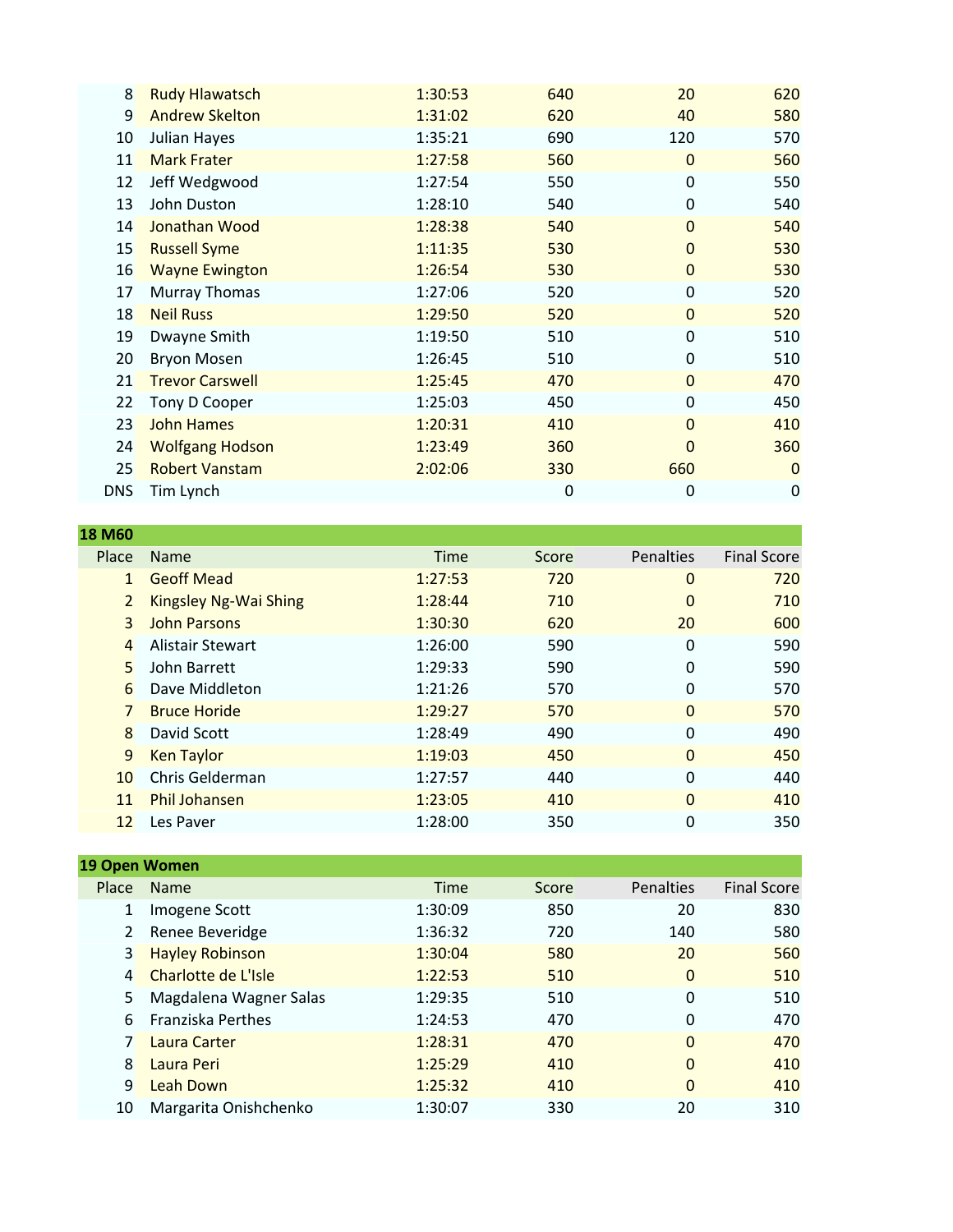| 20 W <sub>20</sub> |                               |             |       |                  |                    |  |  |  |
|--------------------|-------------------------------|-------------|-------|------------------|--------------------|--|--|--|
| Place              | <b>Name</b>                   | <b>Time</b> | Score | <b>Penalties</b> | <b>Final Score</b> |  |  |  |
| 1                  | Heidi Stolberger              | 1:26:18     | 730   | 0                | 730                |  |  |  |
| $\overline{2}$     | <b>Alice Tilley</b>           | 1:37:16     | 710   | 160              | 550                |  |  |  |
|                    |                               |             |       |                  |                    |  |  |  |
|                    | <b>21 School Senior Girls</b> |             |       |                  |                    |  |  |  |
| Place              | <b>Name</b>                   | <b>Time</b> | Score | Penalties        | <b>Final Score</b> |  |  |  |
| 1                  | <b>Meghan Drew</b>            | 1:22:44     | 710   | 0                | 710                |  |  |  |
| $\overline{2}$     | <b>Megan Bruce</b>            | 1:28:04     | 650   | $\Omega$         | 650                |  |  |  |
| $\overline{3}$     | India James                   | 1:33:14     | 580   | 80               | 500                |  |  |  |
| 4                  | <b>Caitlin Bailey</b>         | 1:21:14     | 420   | $\Omega$         | 420                |  |  |  |
| 5.                 | Katelyn Larking               | 1:31:02     | 360   | 40               | 320                |  |  |  |
|                    |                               |             |       |                  |                    |  |  |  |
|                    | 22 School Intermediate Girls  |             |       |                  |                    |  |  |  |

| Place         | <b>Name</b>           | <b>Time</b> | Score | <b>Penalties</b> | <b>Final Score</b> |
|---------------|-----------------------|-------------|-------|------------------|--------------------|
| 1             | Sofie Safkova         | 1:23:19     | 830   | 0                | 830                |
| $\mathcal{P}$ | Jessica Sewell        | 1:33:09     | 750   | 80               | 670                |
| 3             | Olivia Collins        | 1:33:24     | 750   | 80               | 670                |
| 4             | Chelsea Oliver        | 1:29:10     | 660   | 0                | 660                |
| $5^{\circ}$   | <b>Cara Bradding</b>  | 1:29:16     | 660   | $\Omega$         | 660                |
| 6             | <b>Sylvie Frater</b>  | 1:30:52     | 650   | 20               | 630                |
|               | Georgia Skelton       | 1:28:24     | 610   | $\Omega$         | 610                |
| 8             | <b>Lucy Burrell</b>   | 1:27:31     | 600   | $\Omega$         | 600                |
| 9             | Lauren Dunne          | 1:25:31     | 550   | 0                | 550                |
| 10            | <b>Georgia Fisher</b> | 1:23:21     | 490   | $\Omega$         | 490                |
| 11            | Rebekah Williams      | 1:31:14     | 340   | 40               | 300                |
| 12            | Anna Cory-Wright      | 1:56:33     | 700   | 540              | 160                |
|               |                       |             |       |                  |                    |

|                | <b>23 School Junior Girls</b> |             |       |                  |                    |
|----------------|-------------------------------|-------------|-------|------------------|--------------------|
| Place          | <b>Name</b>                   | <b>Time</b> | Score | <b>Penalties</b> | <b>Final Score</b> |
| 1              | <b>Anna Duston</b>            | 1:28:33     | 750   | 0                | 750                |
| $\overline{2}$ | <b>Juliet Frater</b>          | 1:24:00     | 630   | 0                | 630                |
| 3              | <b>Emily Hayes</b>            | 1:23:46     | 530   | 0                | 530                |
| $\overline{4}$ | Lucy Russ                     | 1:28:35     | 520   | 0                | 520                |
| 5              | Petra Buyck                   | 1:30:57     | 520   | 20               | 500                |
| 6              | <b>Rosie Monckton</b>         | 1:18:36     | 460   | $\Omega$         | 460                |
|                | Rebecca Greenwood             | 1:27:17     | 450   | 0                | 450                |
| 8              | Pippa Plummer                 | 1:22:53     | 410   | $\Omega$         | 410                |
| $\mathbf{q}$   | Ella Russ                     | 1:26:43     | 410   | 0                | 410                |
| 10             | Hannah Xu                     | 1:41:24     | 240   | 240              | $\Omega$           |
| <b>DNS</b>     | Sophie Ryan                   |             | 0     | 0                | 0                  |

| <b>Name</b>            | <b>Time</b> | <b>Score</b> | Penalties | <b>Final Score</b> |
|------------------------|-------------|--------------|-----------|--------------------|
| 1 Carmen Fookes        | 1:27:29     | 550          |           | 550                |
| <b>Duston Marianne</b> | 1:23:22     | 530          |           | 530                |
| Nicky Collins          | 1:23:23     | 500          |           | 500                |
| 4 Rachel Buyck         | 1:29:13     | 470          |           | 470                |
|                        |             |              |           |                    |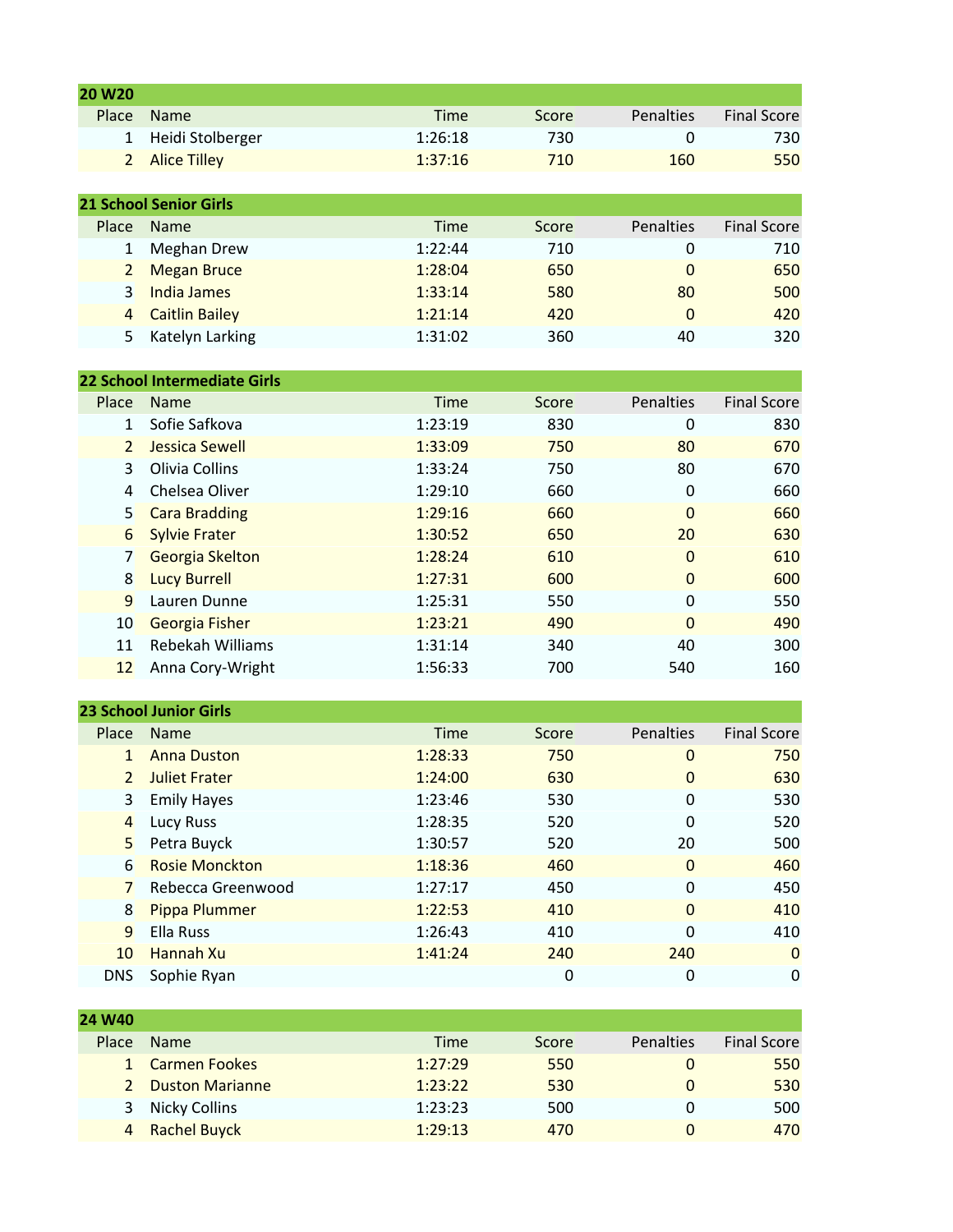|   | 5 Alexandra Muthu  | 1:29:57 | 400 |     | 400 |
|---|--------------------|---------|-----|-----|-----|
| 6 | <b>Nic Skinner</b> | 1:31:09 | 400 | 40  | 360 |
|   | 7 Ying Wang        | 1:17:35 | 350 |     | 350 |
| 8 | Alison Carswell    | 1:28:20 | 330 |     | 330 |
|   | 9 Yo Oakley        | 1:33:12 | 410 | 80  | 330 |
|   | 10 Georgie Haines  | 1:35:22 | 410 | 120 | 290 |

| 25 W50         |                          |         |       |                  |                    |
|----------------|--------------------------|---------|-------|------------------|--------------------|
| Place          | <b>Name</b>              | Time    | Score | <b>Penalties</b> | <b>Final Score</b> |
| $\mathbf{1}$   | Marquita Gelderman       | 1:24:25 | 760   | 0                | 760                |
| $\overline{2}$ | Phillippa Poole          | 1:27:01 | 630   | $\Omega$         | 630                |
| 3              | <b>Coirle Bradding</b>   | 1:24:57 | 530   | $\mathbf 0$      | 530                |
| $\overline{4}$ | Lisa Mead                | 1:27:47 | 510   | 0                | 510                |
| 5              | <b>Elizabeth Parsons</b> | 1:24:07 | 500   | 0                | 500                |
| 6              | <b>Julia Moore</b>       | 1:16:01 | 490   | $\mathbf 0$      | 490                |
| $\overline{7}$ | Fiona de L'Isle          | 1:14:21 | 390   | 0                | 390                |
| 8              | Karen Woods              | 1:29:31 | 380   | $\Omega$         | 380                |
| 9              | Alison Comer             | 1:35:35 | 490   | 120              | 370                |
| 10             | Judy Ng-Wai Shing        | 1:20:22 | 300   | 0                | 300                |
| 11             | <b>Cathy Worthy</b>      | 1:20:51 | 300   | $\Omega$         | 300                |
| 12             | <b>Sue Toppin</b>        | 1:29:15 | 270   | $\mathbf 0$      | 270                |
| 13             | Janet Tucker             | 1:08:59 | 210   | 0                | 210                |
| 14             | <b>Margaret Waerea</b>   | 1:09:03 | 210   | $\Omega$         | 210                |
| 15             | Nicola Kinzett           | 1:46:13 | 300   | 340              | $\mathbf 0$        |
| <b>DNS</b>     | Libby Mcleay             |         | 0     | 0                | 0                  |
|                |                          |         |       |                  |                    |

| <b>26 W60</b> |                     |         |              |           |                    |
|---------------|---------------------|---------|--------------|-----------|--------------------|
| Place         | <b>Name</b>         | Time    | <b>Score</b> | Penalties | <b>Final Score</b> |
|               | Bronwyn Holcombe    | 1:27:02 | 480          |           | 480                |
|               | Yett Gelderman      | 1:22:58 | 310          |           | 310                |
| 3             | Glen Middleton      | 1:25:54 | 300          | 0         | 300                |
|               | Joanna Stewart      | 1:20:07 | 290          | 0         | 290                |
| 5             | <b>Diane Taylor</b> | 1:23:29 | 290          | 0         | 290                |

| <b>27 Mens Team</b> |                               |             |       |           |                    |
|---------------------|-------------------------------|-------------|-------|-----------|--------------------|
| Place               | <b>Name</b>                   | <b>Time</b> | Score | Penalties | <b>Final Score</b> |
| 1                   | <b>Matt AndCole</b>           | 1:28:13     | 840   | 0         | 840                |
| 2                   | Team Jambalaya                | 1:28:02     | 700   | 0         | 700                |
| $\overline{3}$      | DC ME                         | 1:24:44     | 640   | 0         | 640                |
| $\overline{a}$      | Jacksonz                      | 1:28:06     | 640   | 0         | 640                |
| 5.                  | Es Plan Nada                  | 1:33:28     | 720   | 80        | 640                |
| 6                   | Mark And neil                 | 1:25:18     | 630   | 0         | 630                |
|                     | Gold team                     | 1:21:56     | 600   | 0         | 600                |
| $\mathbf{8}$        | <b>Marcus' Meatballs</b>      | 1:30:36     | 600   | 20        | 580                |
| 9                   | Luc-Aime Meurillon            | 1:27:50     | 520   | $\Omega$  | 520                |
| 10                  | <b>Rodney And Allan</b>       | 1:29:37     | 520   | 0         | 520                |
| 11                  | Don't think we need umbrellas | 1:26:28     | 510   | $\Omega$  | 510                |
| 12                  | Stealth Titirangi             | 1:29:39     | 480   | 0         | 480                |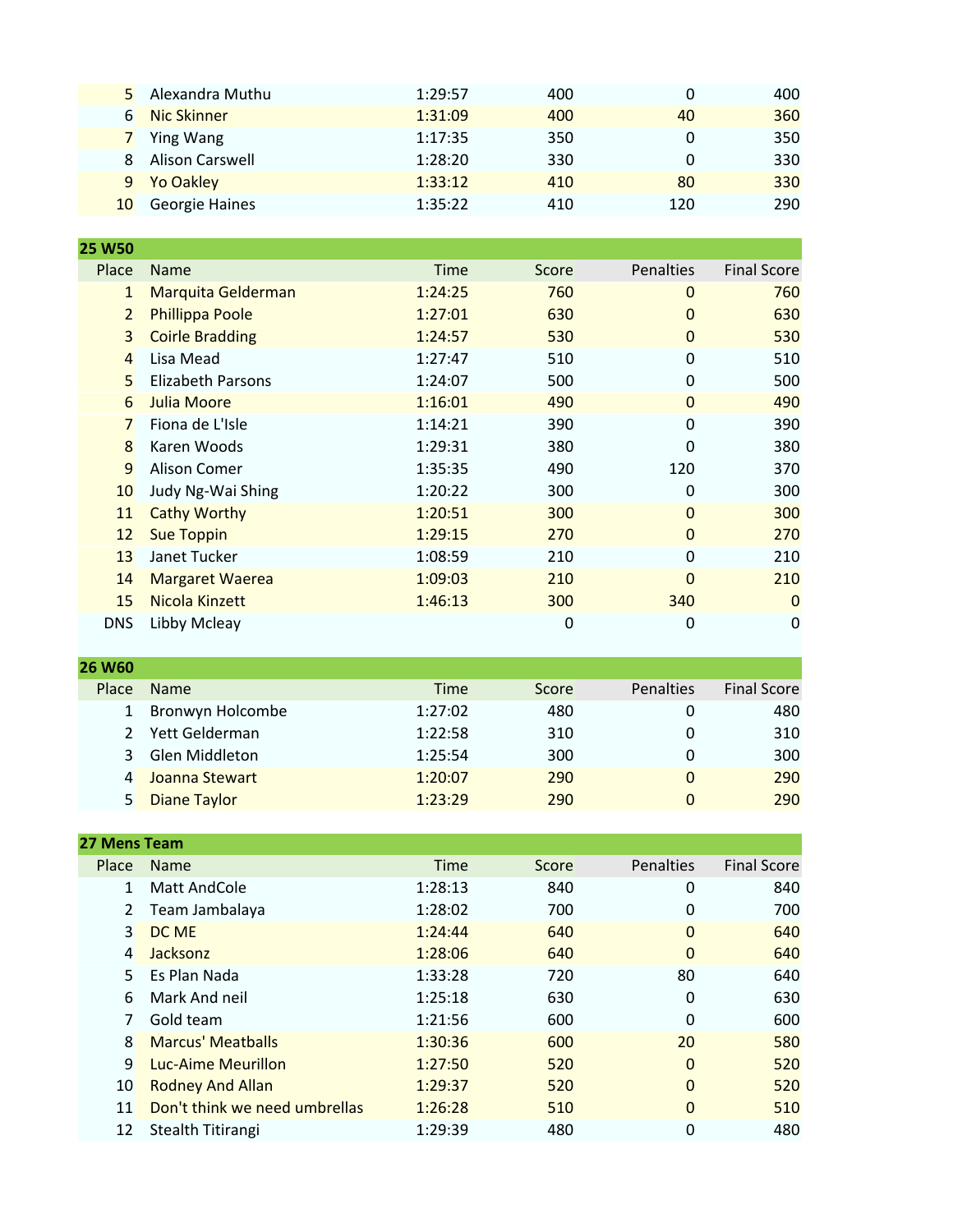| 13  | Oh man                    | 1:22:17 | 470 | $\mathbf{0}$ | 470 |
|-----|---------------------------|---------|-----|--------------|-----|
|     | 14 Wandering Nomads       | 1:24:11 | 460 | 0            | 460 |
|     | 15 Kiwi Butterworth       | 1:21:51 | 450 | 0            | 450 |
|     | 16 Andrew Moorby          | 1:29:59 | 370 | 0            | 370 |
|     | 17 Heads left tails right | 1:20:34 | 270 | $\mathbf{0}$ | 270 |
| 18  | Dog Trials                | 1:31:25 | 290 | 40           | 250 |
| 19  | The Jarretts              | 1:08:25 | 180 | 0            | 180 |
| 20. | <b>Andrew Butterworth</b> | 1:20:42 | 30  |              | 30  |
|     |                           |         |     |              |     |

| <b>28 Womens Team</b> |                                |         |       |                |                    |  |
|-----------------------|--------------------------------|---------|-------|----------------|--------------------|--|
| Place                 | Name                           | Time    | Score | Penalties      | <b>Final Score</b> |  |
| $\mathbf{1}$          | <b>Salmon on Toast</b>         | 1:22:09 | 590   | $\Omega$       | 590                |  |
| $\overline{2}$        | SampsonClan                    | 1:25:07 | 570   | $\overline{0}$ | 570                |  |
| 3                     | <b>Devo DIVAS</b>              | 1:29:50 | 540   | $\Omega$       | 540                |  |
| $\overline{4}$        | <b>Fuse Creative</b>           | 1:31:18 | 570   | 40             | 530                |  |
| 5                     | de Beer                        | 1:19:22 | 480   | $\mathbf{0}$   | 480                |  |
| 6                     | <b>McKnights</b>               | 1:23:05 | 420   | 0              | 420                |  |
| $\overline{7}$        | <b>Broad</b>                   | 1:26:28 | 410   | $\overline{0}$ | 410                |  |
| 8                     | <b>Getting Lost</b>            | 1:26:48 | 410   | 0              | 410                |  |
| 9                     | <b>Strollers</b>               | 1:20:18 | 400   | $\overline{0}$ | 400                |  |
| 10                    | Tania Sorensen                 | 1:19:13 | 370   | $\Omega$       | 370                |  |
| 11                    | Never Admit De Feet            | 1:19:32 | 350   | $\Omega$       | 350                |  |
| 12                    | <b>Victoria and Jack</b>       | 1:19:33 | 350   | $\overline{0}$ | 350                |  |
| 13                    | Gibbo is leaving NZ            | 1:20:06 | 340   | $\mathbf 0$    | 340                |  |
| 14                    | Two ladies and a bottle of gin | 1:20:09 | 340   | $\overline{0}$ | 340                |  |
| 15                    | <b>Tracy Mcintyre</b>          | 1:20:13 | 320   | $\mathbf 0$    | 320                |  |
| 16                    | 322                            | 1:23:36 | 310   | $\overline{0}$ | 310                |  |
| 17                    | Hello It's Me                  | 1:26:09 | 300   | 0              | 300                |  |
| 18                    | Perks on a Mission             | 1:20:55 | 270   | 0              | 270                |  |
| 19                    | Chafing the Dream              | 1:29:42 | 250   | 0              | 250                |  |
| 20                    | <b>Ditzy Chicks</b>            | 1:16:09 | 200   | $\mathbf{0}$   | 200                |  |
| 21                    | Ak                             | 1:36:21 | 330   | 140            | 190                |  |
| 22                    | <b>True Queens</b>             | 1:23:41 | 160   | 0              | 160                |  |
| 23                    | <b>The Girls</b>               | 1:27:05 | 130   | $\mathbf 0$    | 130                |  |

| <b>29 Mixed Team</b> |                          |             |       |                  |                    |
|----------------------|--------------------------|-------------|-------|------------------|--------------------|
| Place                | <b>Name</b>              | <b>Time</b> | Score | <b>Penalties</b> | <b>Final Score</b> |
| $\mathbf{1}$         | True Adventure           | 1:28:49     | 720   | 0                | 720                |
| $\overline{2}$       | <b>FBRC</b>              | 1:25:09     | 670   | $\Omega$         | 670                |
| 3                    | Rebecca and Paddy        | 1:27:36     | 660   | 0                | 660                |
| 4                    | The K Team               | 1:28:59     | 630   | 0                | 630                |
| 5 <sup>1</sup>       | So very fast             | 1:28:42     | 620   | $\Omega$         | 620                |
| 6                    | <b>Ross Philip</b>       | 1:21:45     | 590   | $\Omega$         | 590                |
| 7                    | <b>The Moncktons</b>     | 1:23:40     | 580   | $\Omega$         | 580                |
| 8                    | Louise is Lost           | 1:24:43     | 580   | $\Omega$         | 580                |
| 9                    | Neill McGowan            | 1:29:01     | 560   | 0                | 560                |
| 10                   | <b>Kohi Country Club</b> | 1:30:11     | 580   | 20               | 560                |
| 11                   | <b>Team Todd</b>         | 1:25:18     | 530   | 0                | 530                |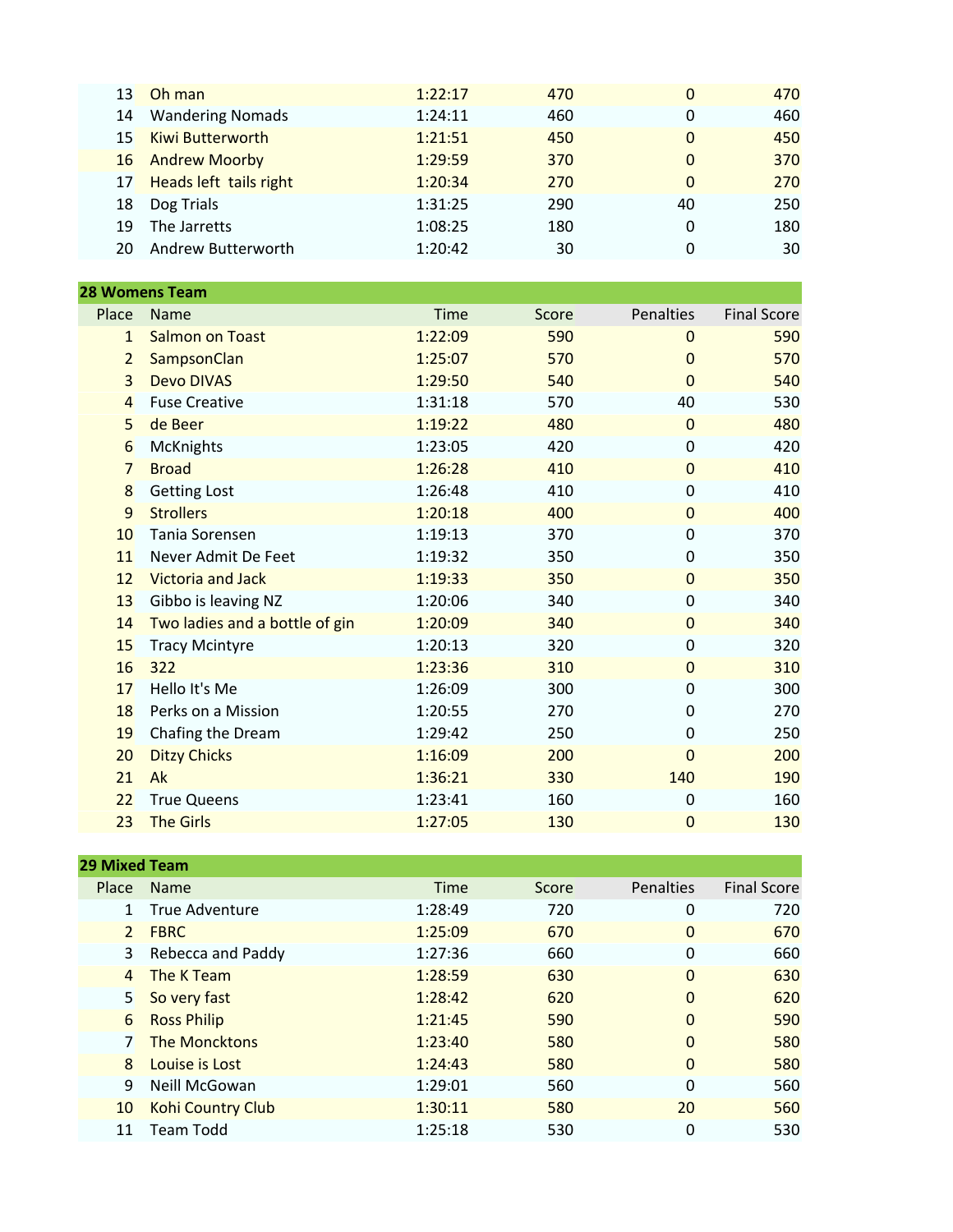| 12 | Griffs                   | 1:27:37 | 530 | $\mathbf 0$      | 530 |
|----|--------------------------|---------|-----|------------------|-----|
| 13 | <b>Tim Mclaren</b>       | 1:23:15 | 510 | $\mathbf{0}$     | 510 |
| 14 | <b>Mollys Mob</b>        | 1:23:49 | 510 | $\mathbf 0$      | 510 |
| 15 | Loki Bears               | 1:20:15 | 500 | 0                | 500 |
| 16 | <b>Team Pheonix</b>      | 1:27:13 | 500 | $\pmb{0}$        | 500 |
| 17 | Lord and Lady Muck       | 1:28:05 | 500 | 0                | 500 |
| 18 | <b>TAAC</b>              | 1:26:57 | 490 | $\boldsymbol{0}$ | 490 |
| 19 | Natalie Gould            | 1:27:40 | 490 | 0                | 490 |
| 20 | Lettish Trio             | 1:29:35 | 490 | 0                | 490 |
| 21 | <b>James Farley</b>      | 1:24:13 | 470 | $\overline{0}$   | 470 |
| 22 | The Fabulous Four        | 1:31:07 | 500 | 40               | 460 |
| 23 | Hobosnivellers           | 1:23:40 | 450 | 0                | 450 |
| 24 | Llama Llama Duck         | 1:26:16 | 450 | $\mathbf{0}$     | 450 |
| 25 | Lost                     | 1:25:28 | 440 | $\mathbf 0$      | 440 |
| 26 | Westcats                 | 1:19:15 | 430 | $\boldsymbol{0}$ | 430 |
| 27 | Dad's Army               | 1:26:41 | 420 | $\mathbf 0$      | 420 |
| 28 | Power                    | 1:29:57 | 420 | $\pmb{0}$        | 420 |
| 29 | <b>Pushing Limits</b>    | 1:25:35 | 410 | 0                | 410 |
| 30 | <b>Team Dijon</b>        | 1:25:36 | 410 | $\mathbf 0$      | 410 |
| 31 | Tom4                     | 1:27:25 | 410 | 0                | 410 |
| 32 | Tom <sub>3</sub>         | 1:27:18 | 400 | $\pmb{0}$        | 400 |
| 33 | Let's give it a go       | 1:29:43 | 400 | $\boldsymbol{0}$ | 400 |
| 34 | Mia Vanderkolk           | 1:24:52 | 390 | 0                | 390 |
| 35 | Tom <sub>2</sub>         | 1:26:37 | 390 | $\boldsymbol{0}$ | 390 |
| 36 | Sonya Clark              | 1:18:51 | 380 | $\pmb{0}$        | 380 |
| 37 | <b>Team Rat</b>          | 1:21:48 | 360 | 0                | 360 |
| 38 | Tom1                     | 1:26:32 | 360 | 0                | 360 |
| 39 | Dream-Work-In-Progress   | 1:27:02 | 360 | 0                | 360 |
| 40 | The Pacers               | 1:08:09 | 350 | 0                | 350 |
| 41 | Hearley                  | 1:17:05 | 350 | 0                | 350 |
| 42 | The Aspirants            | 1:25:45 | 350 | $\boldsymbol{0}$ | 350 |
| 43 | <b>The Running Noobs</b> | 1:29:03 | 350 | $\mathbf{0}$     | 350 |
| 44 | <b>Hilarious Outcome</b> | 1:30:51 | 370 | 20               | 350 |
| 45 | Hare and Turtles         | 1:21:24 | 330 | 0                | 330 |
| 46 | <b>Smallteers</b>        | 1:25:15 | 330 | $\mathbf{0}$     | 330 |
| 47 | Oceans 3                 | 1:25:14 | 300 | $\mathbf{0}$     | 300 |
| 48 | All the gear no idea     | 1:24:01 | 290 | 0                | 290 |
| 49 | Knowles                  | 1:26:04 | 290 | 0                | 290 |
| 50 | Wild dogs                | 1:08:41 | 270 | $\mathbf{0}$     | 270 |
| 51 | Godbout                  | 1:21:17 | 270 | $\mathbf{0}$     | 270 |
| 52 | Grooveytwo               | 1:18:54 | 250 | 0                | 250 |
| 53 | <b>Bulbasaur</b>         | 1:32:59 | 290 | 60               | 230 |
| 54 | Tom6                     | 1:24:28 | 220 | 0                | 220 |
| 55 | <b>Headless Chickens</b> | 1:31:19 | 240 | 40               | 200 |
| 56 | <b>Team Diamond</b>      | 1:42:55 | 420 | 260              | 160 |
| 57 | Tom <sub>5</sub>         | 1:42:37 | 400 | 260              | 140 |
| 58 | <b>Team mary Xx</b>      | 1:27:50 | 60  | $\boldsymbol{0}$ | 60  |
| 59 | <b>Hallams</b>           | 1:37:08 | 200 | 160              | 40  |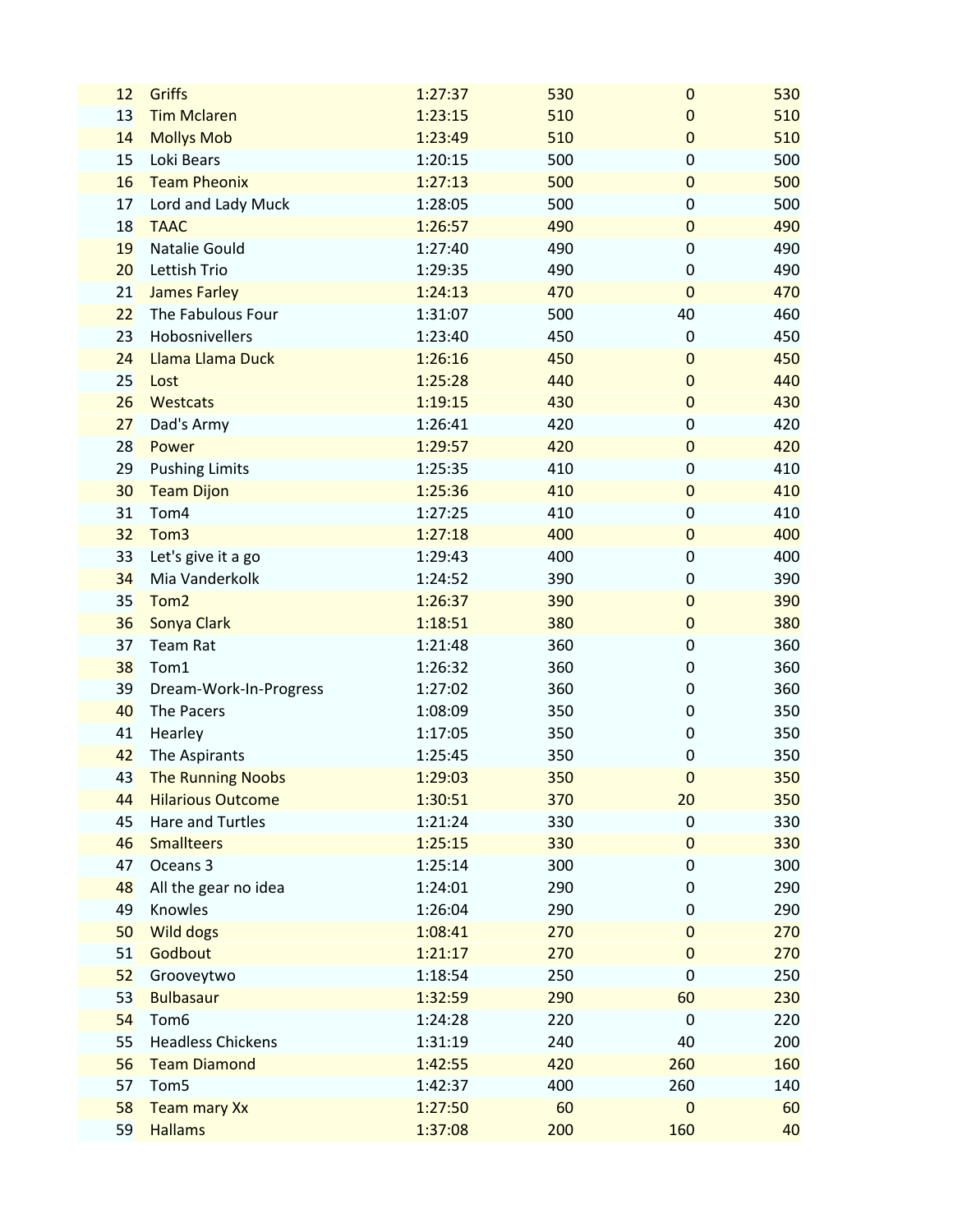| DNS I Don't Know!              |  |  |
|--------------------------------|--|--|
| <b>DNS</b> Team Butterworth NZ |  |  |

| <b>30 Senior Schools Team</b> |                 |         |       |           |                    |  |
|-------------------------------|-----------------|---------|-------|-----------|--------------------|--|
|                               | Place Name      | Time    | Score | Penalties | <b>Final Score</b> |  |
|                               | 1 The Nightmare | 1:25:33 | 650   |           | 650                |  |
|                               | 2 The Dream     | 1:37:12 | 760   | 160       | 600                |  |
|                               |                 |         |       |           |                    |  |

| 31 Intermediate Schools Team |                                |             |       |                  |                    |  |
|------------------------------|--------------------------------|-------------|-------|------------------|--------------------|--|
| Place                        | <b>Name</b>                    | <b>Time</b> | Score | <b>Penalties</b> | <b>Final Score</b> |  |
| 1                            | Patrick Hayes                  | 1:29:08     | 770   | 0                | 770                |  |
|                              | 2 Arthur Elworthy              | 1:25:34     | 660   | $\Omega$         | 660                |  |
| $\mathbf{R}$                 | Run faster!                    | 1:30:03     | 620   | 20               | 600                |  |
| $\overline{4}$               | Aidan and Daniel               | 1:35:19     | 630   | 120              | 510                |  |
| 5.                           | Em and M                       | 1:25:05     | 500   | 0                | 500                |  |
| 6                            | Would you like mayo with that? | 1:25:48     | 420   | 0                | 420                |  |
|                              | Ogre                           | 1:26:42     | 270   | 0                | 270                |  |
|                              |                                |             |       |                  |                    |  |

| <b>32 Junior Schools Team</b> |                       |             |                |              |                    |  |
|-------------------------------|-----------------------|-------------|----------------|--------------|--------------------|--|
| Place                         | <b>Name</b>           | <b>Time</b> | Score          | Penalties    | <b>Final Score</b> |  |
| 1                             | <b>All Directions</b> | 1:29:17     | 660            | $\Omega$     | 660                |  |
| $\overline{2}$                | How bout dat          | 1:23:45     | 530            | $\mathbf{0}$ | 530                |  |
| 3                             | Team ZST              | 1:19:43     | 510            | $\Omega$     | 510                |  |
| $\overline{4}$                | <b>TC AE</b>          | 1:26:26     | 400            | $\Omega$     | 400                |  |
| 5                             | <b>Dilemmas</b>       | 1:26:20     | 390            | $\Omega$     | 390                |  |
| 6                             | Chelsea               | 1:19:19     | 370            | $\Omega$     | 370                |  |
|                               | Kyla and Grace        | 1:24:04     | 350            | 0            | 350                |  |
| 8                             | <b>McKay Sisters</b>  | 1:23:43     | 340            | $\Omega$     | 340                |  |
| 9                             | <b>Brena Merz</b>     | 1:24:14     | 280            | $\Omega$     | 280                |  |
| 10                            | Team Wilde/Vincent    | 1:23:04     | 270            | $\Omega$     | 270                |  |
| 11                            | <b>Team MEG</b>       | 1:23:07     | 270            | $\Omega$     | 270                |  |
| 12                            | <b>Mountain Goats</b> | 1:15:54     | 160            | $\Omega$     | 160                |  |
| 13                            | <b>EEMJ</b>           | 1:20:29     | 130            | $\Omega$     | 130                |  |
| <b>DNS</b>                    | <b>Team AC</b>        |             | $\overline{0}$ | $\Omega$     | $\Omega$           |  |

## **Abbreviations:**

DNF = did not finish, DNS = did not start.